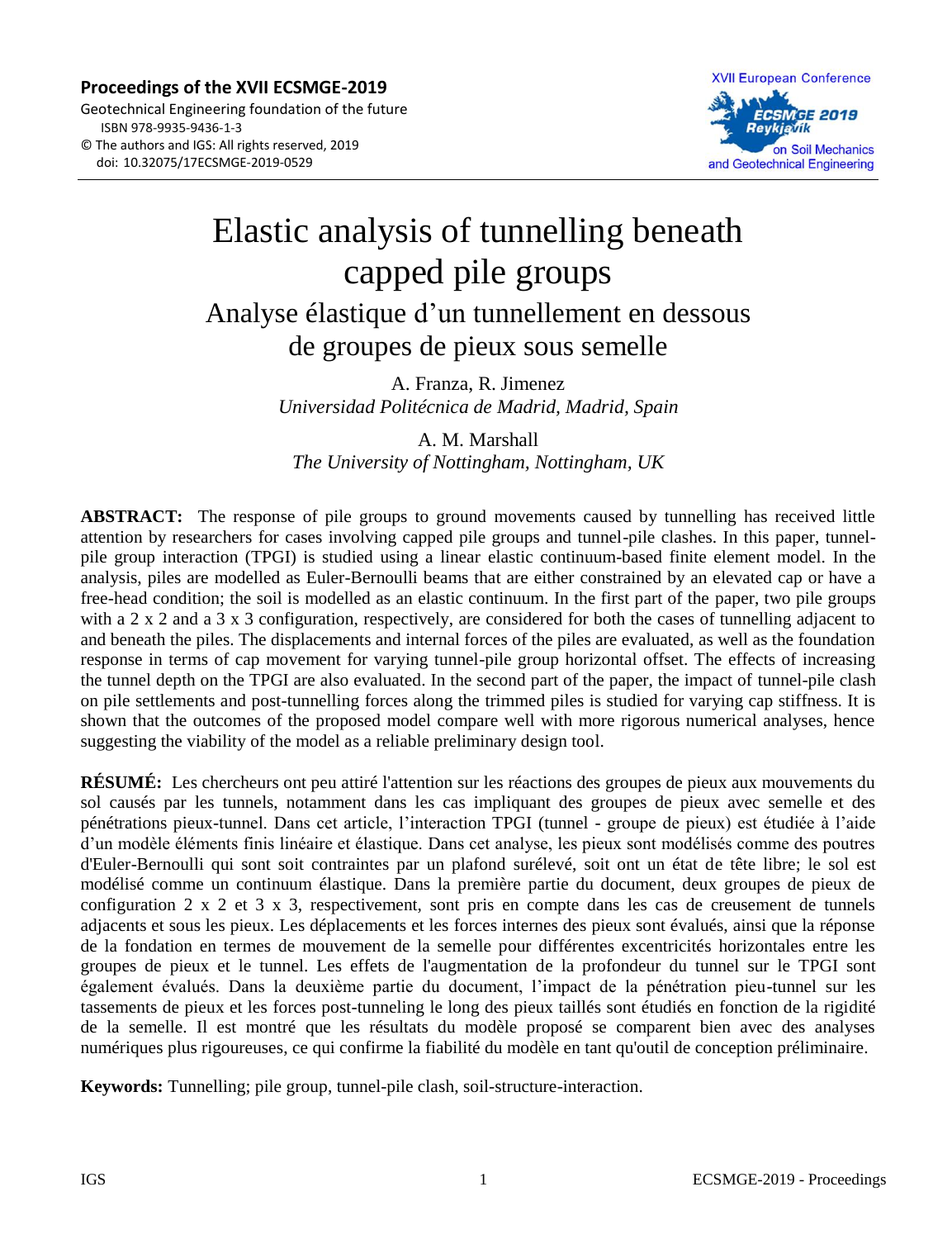# 1 INTRODUCTION

There is an increasing demand for tunnelling in urban areas that leads to underground excavations and tunnelling in close proximity to existing deep foundations. This can result in the deformation and damage to the foundation, the superstructure, or both (Dias & Bezuijen 2015, Jacobsz et al. 2004).

Recent works have highlighted that there is potential for pile differential settlements and, thus, for superstructure damage when tunnelling beneath piles (i.e. tunnel axis below the pile tip level) (Franza & Marshall 2018, Franza & Marshall 2019, Soomro et al 2015, Soomro et al. 2017, Williamson et al. 2017). On the other hand, pile response to tunnel excavation is mostly characterised by pile deflection for the scenario of tunnelling adjacent to pile groups (i.e. tunnel axis above the pile tip level) (Basile 2014, Loganathan et al. 2001). Notably, there is a lack of preliminary design tools that consider a tunnel-pile clash scenario (Dubasaru et al. 2015), a phenomenon that is occurring with increased frequency in practice (among others, Geilen & Taylor 2001) and that can have a significant impact on a structure.

This paper presents a continuum-based Finite Element Method (FEM) model for the linear elastic analysis of the response of a capped pile group to excavation-induced ground movements. In particular, the case of tunnel construction is considered to highlight [i] the effect of varying the tunnel-pile group relative location and [ii] the impact of a tunnel-pile clash.

## 2 PROPOSED MODEL

For tunnelling, two-stage analysis methods (TSAMs) are common in structural and geotechnical engineering for both piles (Basile 2014, Franza et al. 2017, Loganathan et al. 2001) and shallow foundations (Deck & Singh 2012, Elkayam & Klar 2018). For preliminary risk assessments relating to deep foundations,

linear elastic soil models can be used for a quick evaluation of the soil-structure interaction and its effects on the structure (Franza et al. 2017, Loganathan et al. 2001, Mu et al. 2012). However, refined models accounting for nonlinear or inelastic soil-pile load transfer mechanisms might be needed for more accurate predictions that consider the complex aspects of the soil behaviour (e.g. Basile 2014, Zhang et al. 2013). Despite the risks associated with tunnelling beneath piles, most research using TSAMs has focused on the scenario of tunnelling adjacent to pile groups (Basile 2014, Loganathan et al. 2001, Mu et al. 2012) whereas, to the authors' knowledge, TSAMs have not been used to deal with tunnelling beneath capped pile groups.

In this paper, a linear elastic soil model is used to investigate the scenarios of tunnelling near to a capped pile group and a tunnel-pile clash. Future work by the authors will deal with non-linear load transfer mechanisms.

The applied TSAM consists of the following steps. For tunnelling near to a pile group: (0) the external loads due to the superstructure are applied at the pile heads and/or the cap; then, the foundation-soil system is solved to obtain the pre-tunnelling pile internal forces; (1) the greenfield soil displacements caused by tunnelling are estimated using empirical methods, semi-analytical solutions, or numerical analyses; (2) the analysis of the full system, including soil and foundation (capped pile group), subjected to a system of external loads (that would result in the soil movements estimated from step (1) in the absence of the structure) is carried out in order to evaluate the tunnelling-induced effects. For a tunnel-pile clash: steps (0) and (1) are as detailed above but there are some changes in step  $(2)$ ; in step  $(2.1)$ , to obtain the capped pile group stiffness matrix, the finite elements corresponding to the trimmed portion of the pile are deactivated; in step (2.2), the foundation-soil system with the trimmed pile is subjected to the system of forces equivalent to tunnelling. Finally, for both cases, the post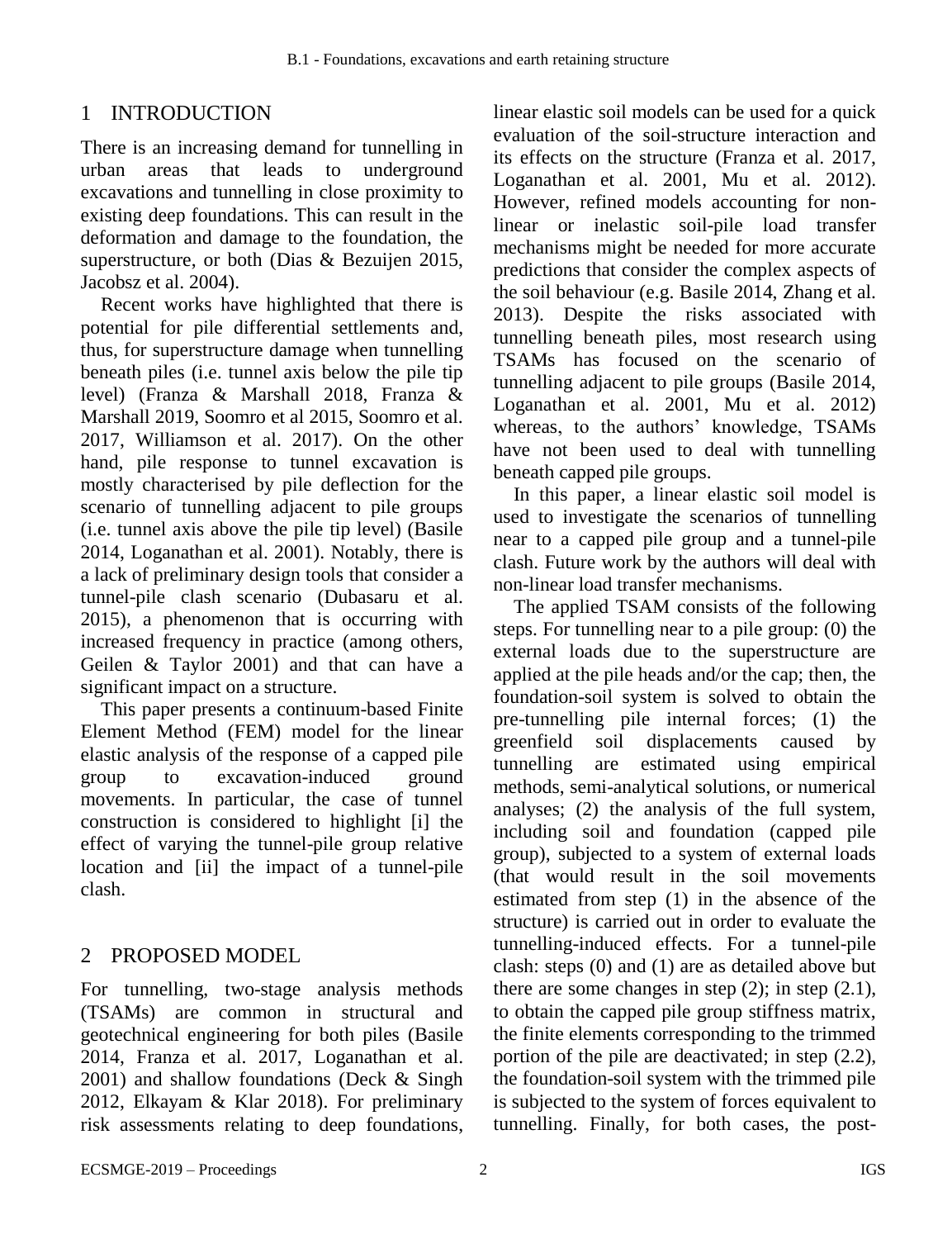tunnelling foundation conditions are evaluated by superposing the displacements and internal forces obtained from stages (0) and (2).

## *2.1 Greenfield ground movements*

In this paper, the semi-analytical formulas proposed by Loganathan and Poulos (1998) were adopted in step (1) to evaluate tunnellinginduced vertical and horizontal greenfield soil displacements. Importantly, the use of these formulas allows for comparison with previous works.

#### *2.2 Finite element method*

The numerical solution used the FEM, solving the following system of equations given by Kitiyodom et al. (2005):

$$
(\mathbf{C} + \mathbf{K}_c + \mathbf{K}_p)\mathbf{u}_p = \mathbf{f}
$$
 (1)

where  $C$  is the soil stiffness matrix obtained by integrating Mindlin (1936) solutions for vertical and lateral forces applied within an elastic homogeneous half-space,  $K_c$  is the stiffness matrix of the flexible pile cap,  $K_p$  is the stiffness matrix of the pile group consisting of Euler-Bernoulli elastic beams, and  $\mathbf{u}_n$  is the tunnelling-induced displacement vector of the piled foundation.  $f = C s$  represents the external force vector acting on the piles due to the vector s of the vertical and lateral tunnelling-induced greenfield movements.

In the case of a rigid cap connected to the pile head, the equilibrium equation was written as

$$
\mathbf{A}^{\mathrm{T}}(\mathbf{C} + \mathbf{K}_{\mathrm{c}} + \mathbf{K}_{\mathrm{p}})\mathbf{A}\widetilde{\mathbf{u}}_{\mathrm{p}} = \mathbf{A}^{\mathrm{T}}\mathbf{f}
$$
 (2)

$$
\mathbf{u}_\mathbf{p} = \mathbf{A}\widetilde{\mathbf{u}}_\mathbf{p} \tag{3}
$$

where  $\bf{A}$  is the geometric matrix of the rigid constraint and  $\tilde{\mathbf{u}}_p$  is the displacement vector that includes the rigid cap displacements and the displacements of the pile nodes not connected to the cap (i.e. embedded into the ground).

## 3 RESULTS FOR TUNNELLING NEAR TO CAPPED PILE GROUPS

## *3.1 Pile displacements and internal forces*

In this section, the response of pile groups to tunnelling is analysed considering tunnellinginduced displacements and forces (i.e. results from step (2)). Two deep foundations are considered consisting of 2x2 and 3x3 vertical pile groups with a length *L<sup>p</sup>* of 25m and connected to a rigid and elevated cap; these cases were previously chosen by Loganathan et al. (2001) and Basile (2014). Two tunnel depths *z<sup>t</sup>* of 20 and 30m are used to compare the effects of tunnelling adjacent to and beneath the pile group, respectively. The considered TPGI scenarios are summarised in [Figure 1,](#page-2-0) which illustrates the geometrical and elastic parameters of the problem as well as the labels used for the piles. In this paper, positive axial forces are tensile.



<span id="page-2-0"></span>*Figure 1. Scenario considered for tunnelling near to capped pile groups.*

Tunnelling-induced displacements and forces are displayed in [Figure 2](#page-3-0) and [Figure 3](#page-3-1) for the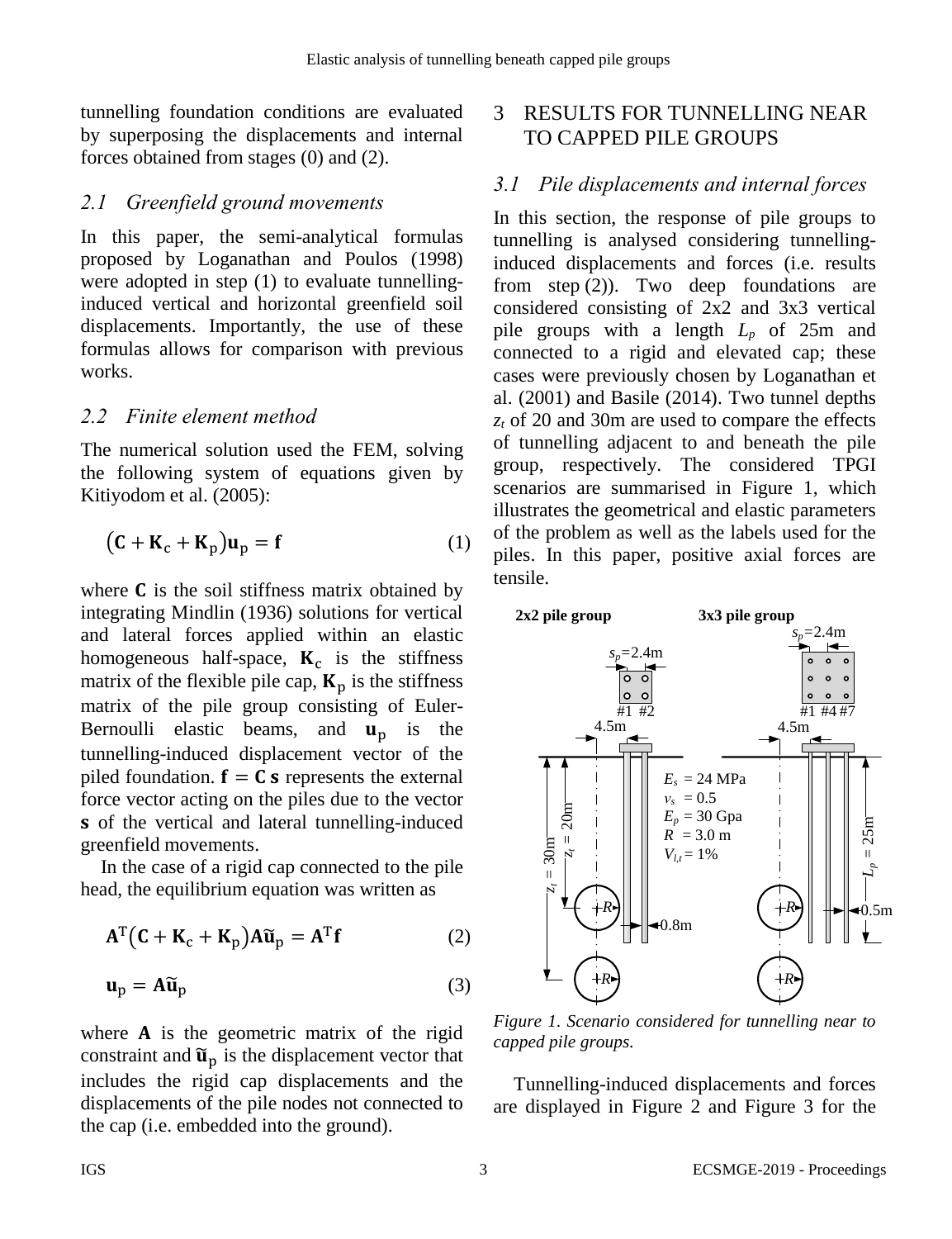2x2 and 3x3 pile groups, respectively. For the case of tunnelling adjacent to the piles, the developed FEM model is validated against the results obtained using the Boundary Element Method (BEM) by Loganathan et al. (2001) and Basile (2014), who used the computer programs GEPAN and PRGROUP, respectively. Lines are used for the proposed FEM model results while BEM data are plotted with markers. Note that only internal force data were provided by Basile (2014) for the 3x3 pile group.



<span id="page-3-0"></span>*Figure 2. Tunnelling near to the 2x2 pile group.*

[Figure 2](#page-3-0) illustrates a good match between the FEM and BEM results, particularly with respect to the Basile (2014) outcomes near to the pile cap. This good agreement is confirmed also for the 3x3 group in [Figure 3.](#page-3-1)

The effect of increasing tunnel depth is also considered in Figures 2 and 3 (compare solid and dashed lines). The tunnelling-induced pile deflections and their associated bending moments are significantly decreased when

tunnel depth  $z_t$  increases from 20 to 30m. This confirms previous work that indicated the potential for pile bending is minor when tunnelling beneath piles (e.g. Soomro et al. 2017). On the other hand, pile settlements at the cap and along the pile shaft increased with increasing tunnel depth, while the magnitude of the pile axial force is lower for the deeper tunnel. However, tunnelling-induced tensile forces were induced along the entire pile close to the tunnel for tunnelling beneath the pile group, while tensile axial forces were induced only at the rigid cap for a tunnel adjacent to the pile group.



<span id="page-3-1"></span>*Figure 3. Tunnelling near to the 3x3 pile group.*

#### *3.2 Displacements of the rigid cap*

When estimating the effects of tunnelling on pile foundations, the pile head and cap displacements are of interest to assess the impact on the superstructure. As a first approximation, by neglecting the superstructure-pile-soil interaction, the cap displacement due to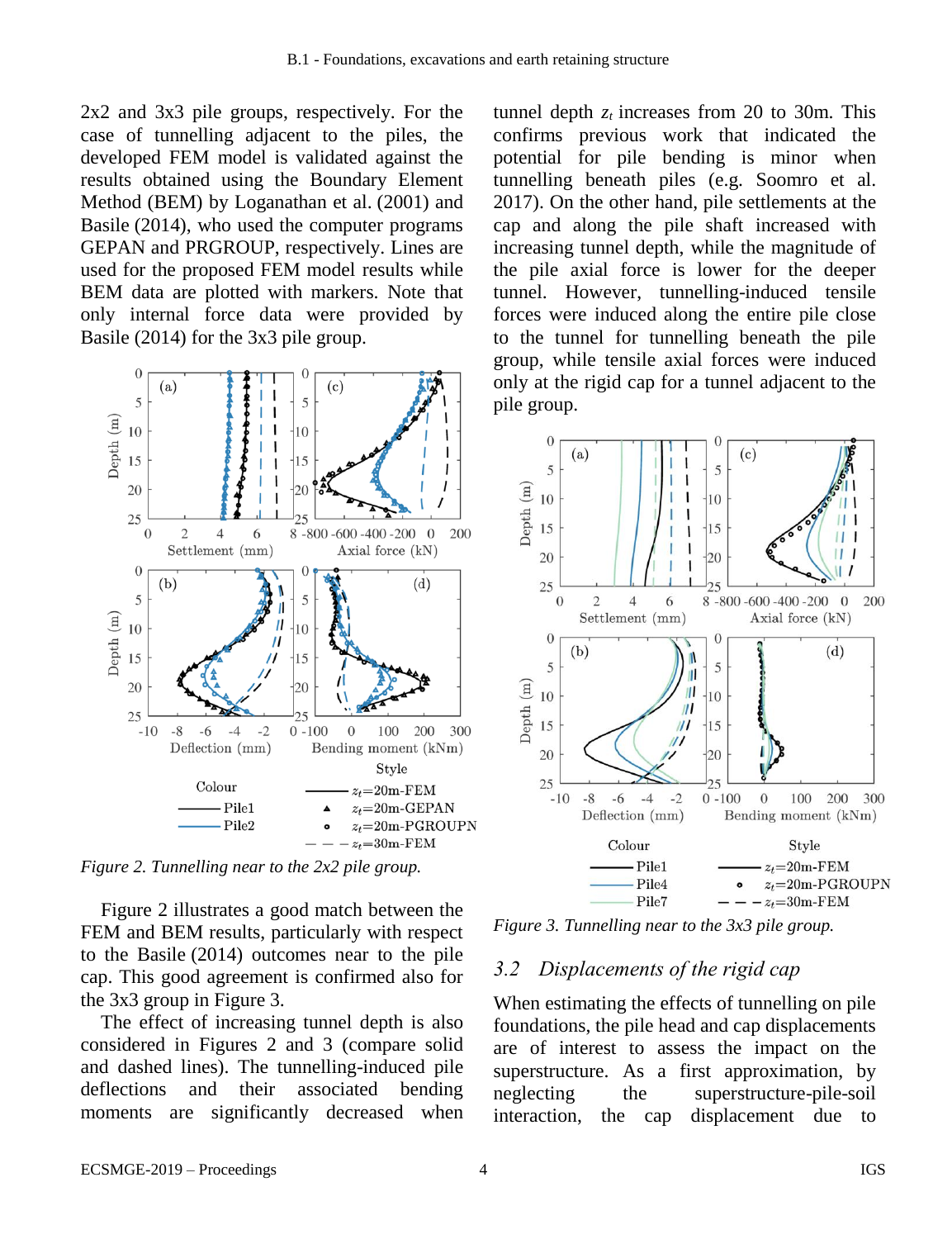tunnelling can be imposed at the superstructure base to evaluate the deformations and additional forces due to tunnelling. Alternatively, the substructure approach could be used by replacing the foundation with interactive springs and the tunnelling effects as an equivalent system of forces.

Loganathan et al. (2001) suggested that, for design purposes, the tunnelling-induced bending movements and axial forces within a pile group could be estimated by analysing the tunnelsingle pile interactions. This approach, however, is not fully viable for the displacements of the cap. Therefore, in this section, the cap displacements due to tunnelling are considered for both tunnelling beneath and adjacent to the capped pile group.

The 2x2 pile group shown in [Figure 1](#page-2-0) was analysed by varying the horizontal offset *x* of the cap centre from the tunnel centreline. Results are displayed in [Figure 4](#page-4-0) for tunnel depths  $z_t = 20$  and 30m.



<span id="page-4-0"></span>*Figure 4. Displacement of the cap for the 2x2 pile group.*

Firstly, the data shows that the FEM predictions agree with the simulations obtained by Loganathan et al. (2001) using GEPAN for  $z_t$  = 20m. Secondly, the comparison between the trends for  $z_t = 20$  and 30m indicate that the increase in tunnel depth: (i) had a marginal influence on the cap lateral displacement, (ii) decreased the maximum rotations obtained for the lower values of tunnel-pile group offset (i.e.  *lower than 15m), and (iii) resulted in a slight* rise of the foundation settlement. Finally, note that, in the considered scenarios, the tunnel-pile group interaction is affected by counteracting mechanisms associated with increasing the tunnel depth *zt*: although tunnelling beneath piles is associated with greater potential for settlements than tunnelling adjacent to them, the increase in *z<sup>t</sup>* results in smaller greenfield movements impacting the given foundation. Therefore, TPGI analyses are needed in the preliminary design stage for an effective design.

## 4 RESULTS FOR TUNNEL-CAPPED PILE GROUP CLASH

In this section, the capability of the continuum-based model to provide preliminary predictions of pile settlements and internal forces resulting from a tunnel-pile clash are evaluated by comparing its results with those from 2D hydro-mechanical analyses performed by Dubasaru et al. (2015), who used the Imperial College Finite Element Program. In particular, the efficiency of reinforcing the pile group by increasing the stiffness/thickness of the cap as a mitigation measure was investigated.

Dubasaru et al. (2015) carried out plane-strain FEM parametric analyses for a typical scenario in London. The stratigraphy, capped pile group and tunnel excavation scenario are displayed in [Figure 5.](#page-5-0) The scenario consisted of a 5m diameter tunnel constructed centrally below a piled raft. The piles were placed in transverse rows of 3 piles with a spacing of 6m in both the longitudinal and transverse directions.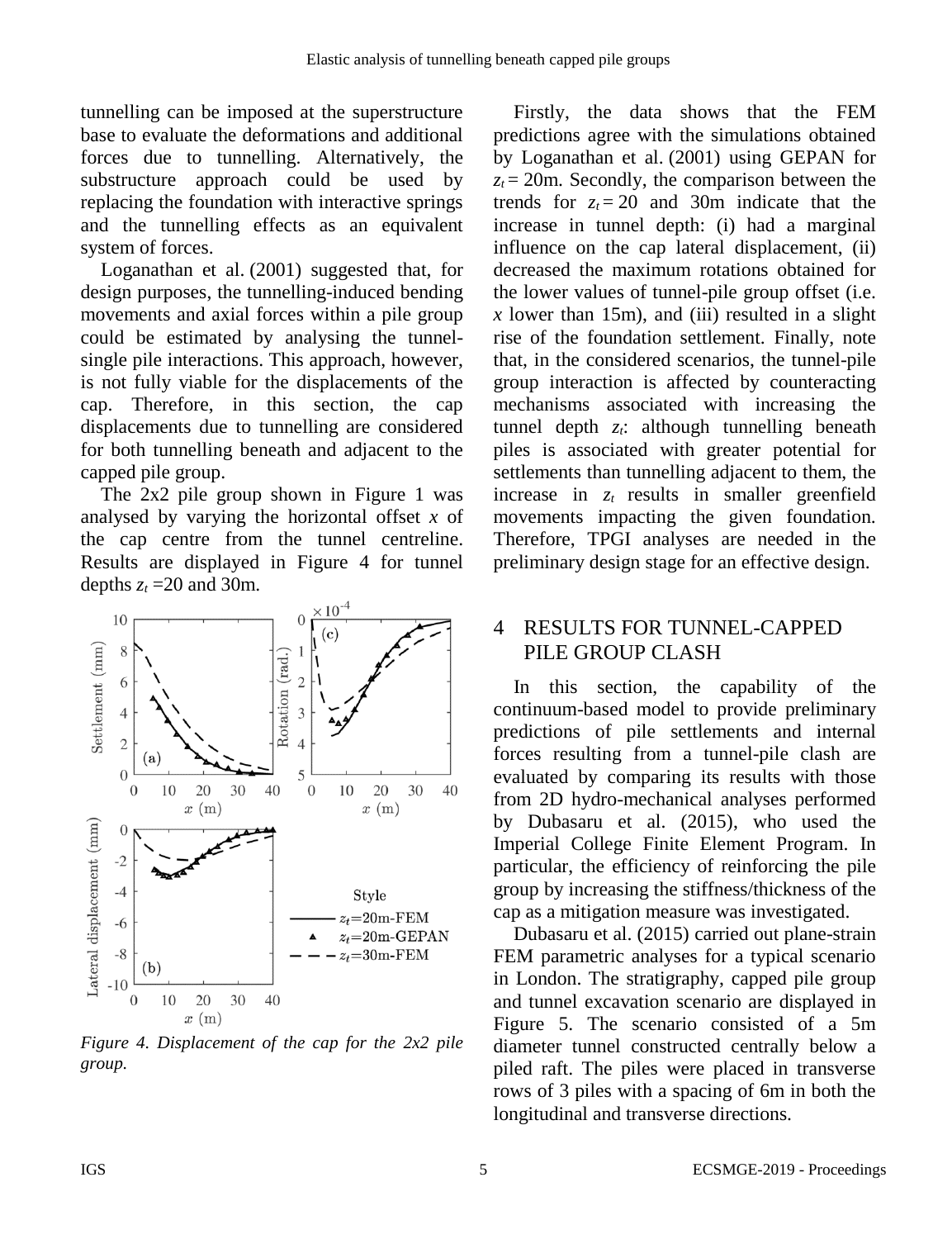

<span id="page-5-0"></span>*Figure 5. Scenario considered for tunnel-capped pile group clash.* 

In this work, the short-term foundation response to tunnelling at the end of the tunnel construction was considered. In the continuum solution, the soil was assumed as a uniform halfspace with an average undrained soil modulus of  $E_s = 200 \text{MPa}$  and  $v_s = 0.5$ , while a design tunnel volume loss of  $V_{lt} = 2\%$  was considered. At the pile head, both the conditions of a fully flexible cap (i.e. free pile heads), a semi-flexible cap with a thickness  $t = 1m$ , and a rigid cap were simulated. Despite some uncertainties regarding the boundary conditions of the refined 2D

model, external vertical forces  $P = 8.6$ MN were imposed at each pile head. Finally, in the continuum-based FEM model, it was assumed that the cap was elevated (i.e. not in contact with the soil), which is a reasonable assumption considering the presence of made ground at the surface.

It is important to consider that, to model the considered piled raft in plane-strain conditions, Dubasaru et al. (2015) had to model the piles as infinitely long walls with a thickness equal to the pile diameter and a modified Young's modulus that allowed them to match the pile axial stiffness  $EA = E\pi D_p^2/4$ . This results in a degree of approximation. On the other hand, in the continuum-based solution, a 3D model of the foundation was adopted consisting of a 3x3 pile group (see Model B in [Figure 5\)](#page-5-0). In future works, the modelling of plane-strain conditions will be addressed by spacing the transverse rows at a longitudinal spacing equal to the pile diameter (see Model A in [Figure 5\)](#page-5-0).

For one of the outer piles (pile 1) and the trimmed pile (pile 2), results of the tunnel-pile clash are shown in [Figure 6.](#page-6-0) Tunnelling-induced settlements are reported in subplot (a), while the pre- and post-tunnelling axial forces are shown in subplots (b) and (c), in which positive axial forces are tensile.

[Figure 6a](#page-6-0) shows that the stiffness of the pile cap contributed to decreasing the differential settlements between the heads of piles 1 and 2. Similarly, although the magnitude of pile forces predicted with the continuum-based 3D model (lines) and the 2D refined FEM model (markers) are different, as shown in Figures 6b and c, there is a general agreement in the obtained trend of variation of axial forces. The tunnel-pile clash resulted in large post-tunnelling tensile forces near the base of the trimmed pile. The magnitude of the tensile forces could be used to predict the onset of crack formation in the piles (particularly for unreinforced piles), hence these preliminary predictions are important. On the other hand, the lateral pile 1 increased its compressive axial force along the entire shaft.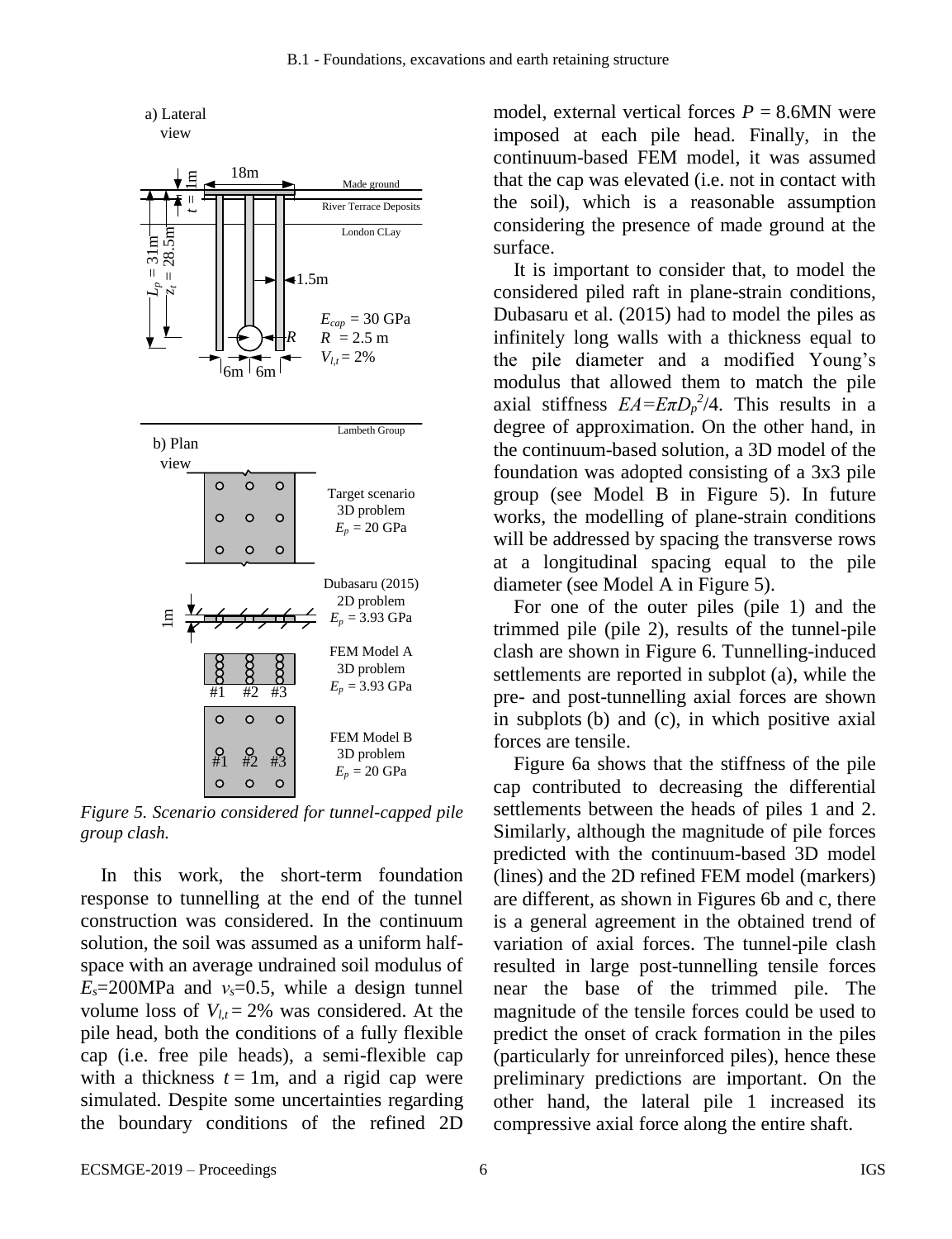

<span id="page-6-0"></span>*Figure 6. Tunnel-pile group clash: (a) tunnellinginduced settlements; (b) pre-tunnelling and (c) posttunnelling axial force along the piles.*

Results of the continuum-based 3D model agree with the work of Dubasaru et al. (2015) in terms of interaction mechanisms. Reinforcing a pile group with a stiff cap could contribute to decreasing the differential settlements between piles, which is a source of damage for the superstructure. On the other hand, both simplified 3D and refined 2D numerical analyses suggest that the cap stiffness has a limited effect on the tensile axial forces induced by the tunnel-pile clash near the base of the trimmed pile, however they also show that the cap contributes to increasing the tensile forces near the cap compared to the free-head condition.

# 5 CONCLUSIONS

This paper presented a continuum-based twostage elastic analysis method to assess tunnelling-induced displacements and forces of capped pile groups. The following conclusions can be drawn.

This work confirmed that the bending deformations of piles are minor for tunnelling beneath piles. On the other hand, the pile settlement level is increased and the magnitude of the pile compressive axial force is reduced when the tunnel is below the base of the pile. Tensile tunnelling-induced forces were induced along the entire pile close to the tunnel only in the case of tunnelling beneath the pile group, while tunnelling-induced tensile axial force could occur due to the action of the rigid cap in both the case of tunnelling beneath and adjacent to the pile groups. For the capped pile groups analysed, the tunnelling-induced movements of the cap were found to depend on the tunnel depth through counteracting interaction mechanisms.

For a tunnel-pile clash, the proposed model can quickly provide preliminary assessments of pile differential displacements and tunnellinginduced forces while considering the cap stiffness. It was confirmed that, although the reinforcing of the pile cap could decrease the level of differential settlements between piles, tensile axial forces need to be evaluated in the trimmed pile and related to the risk for pile cracking.